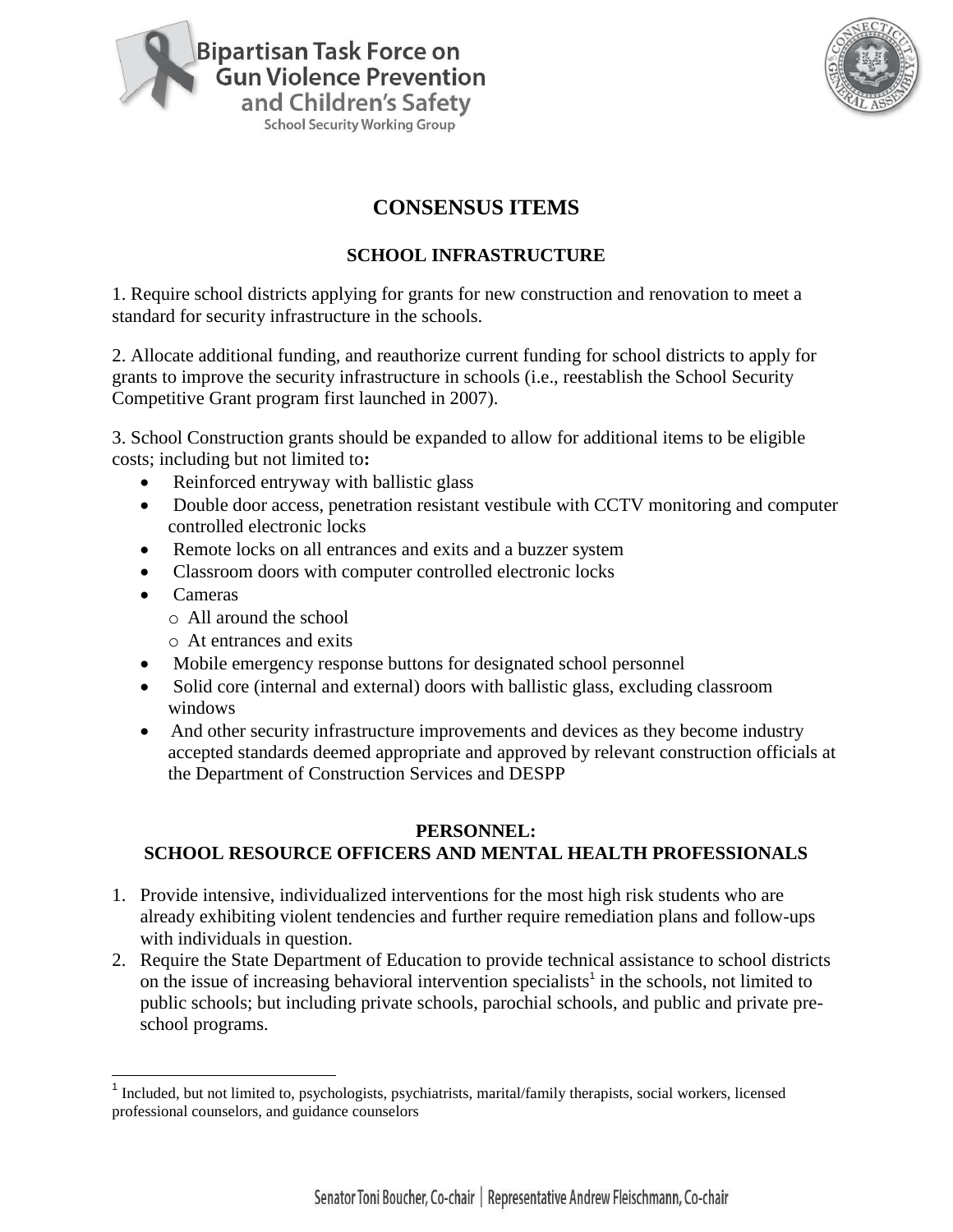#### **EMERGENCY PLANS**

1. Clarify existing statutes to ensure development of model district and school security and safety plans, in conjunction with local law enforcement, or use a model plan created by or from the state, with basic minimum requirements.

- Require districts to submit the plan to the Department of Emergency Security and Public Protection (DESPP)
- Plans need involvement from local responders, implementation of a command center, and addressing all four phases of crisis management with police departments "scoring" the drills and reporting on difficulties experienced and improvements that can be made
- Require districts to report on the three crisis drills they are required to do on the same form that they use for the fire drills and have it attested to by the local fire or police department.
- All-hazard's approach
- Require a Security and Vulnerability Assessment (SVA) for every school every 2 years

2. As part of district security and safety plans, districts shall establish School Safety and Security Committees/Threat Assessment Teams which shall include a member of local law enforcement .

#### **BEST PRACTICES**

1. State Department of Education (SDE) reviews district anti-bullying programs and reports back to the General Assembly. Provide links to model "Safe School Climate Plans" currently available.

2. Crisis management plan and violence prevention training for school employees, including, but not limited to, professional development and teacher and administrator certificate programs.

3. Establish minimum qualifications to ensure that school security consultants are properly trained and have school security expertise – include limited liability for use of security consultants in plans or school security construction reviews.